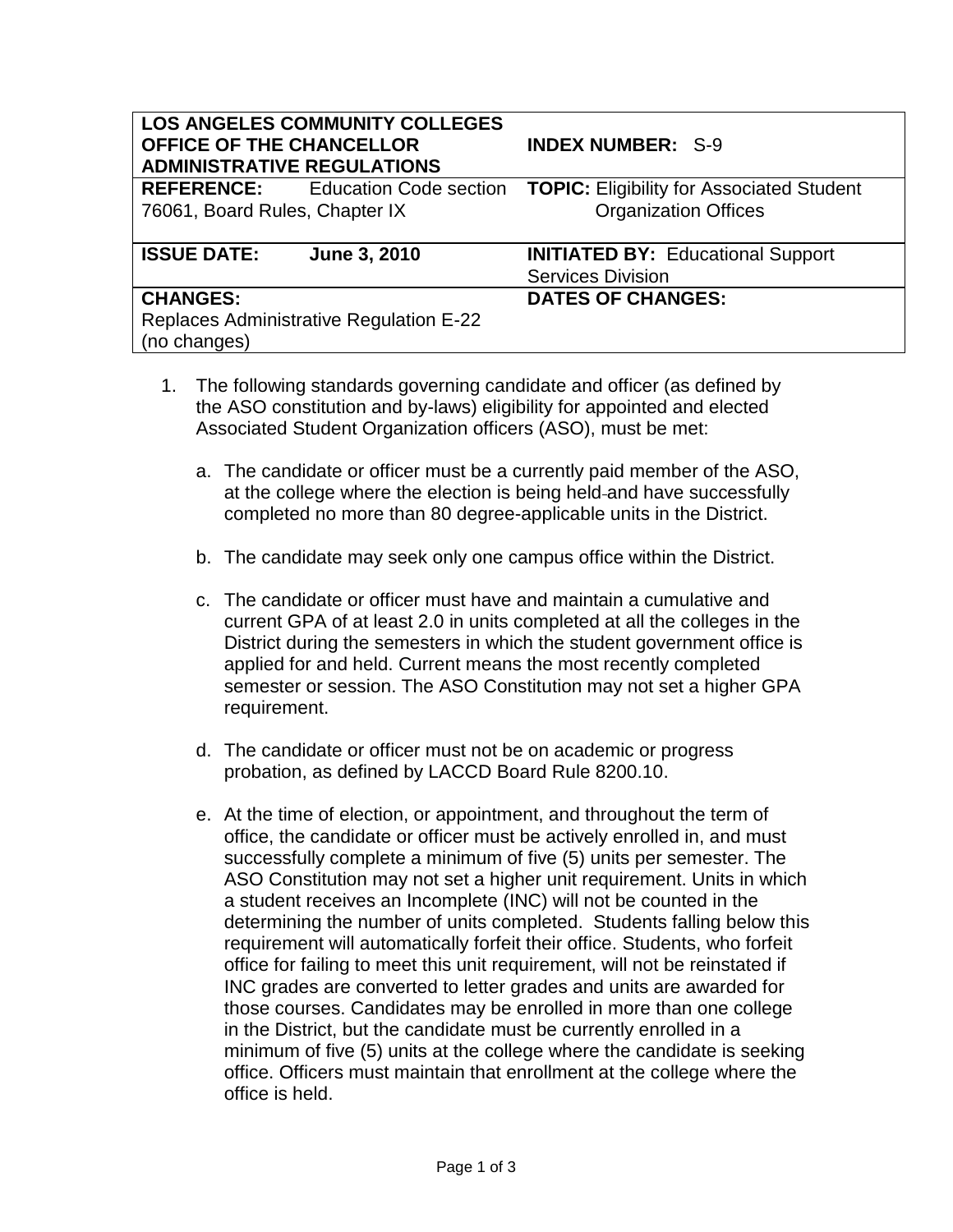f. Exceptions on the maximum unit requirement in Section 1a of this regulation may be made for students enrolled in a college degree, certificate or transfer program where the combination of program requirements and prerequisites may result in the student exceeding the 80 degree-applicable unit limit.

Exceptions will be decided by the College President based upon recommendations made by the Chief Student Services Officer.

In order to be considered for an exemption, a student, who exceeds the requisite 80 degree-applicable unit maximum, must satisfy at least one of the following conditions:

- 1) The requirements of the student's declared associate degree major, certificate and/or transfer objective, as specified in the college catalog, caused the student to enroll in courses that exceeded the 80 degree-applicable unit maximum.
- 2) Program prerequisites, as specified in the college catalog, caused the student to exceed the 80 degree-applicable unit maximum.
- 2. A candidate or officer is ineligible for ASO office:
	- a. If he/she has served more than four (4) semesters in any one (1) or more student government elected or appointed offices in the District.
	- b. If a candidate or officer, who exceeded the unit maximum in Section 1a of this regulation and was granted an exception, fails to be enrolled in courses that are specifically required for his or her declared associate degree, certificate or transfer objective requirements, as specified in the college catalog.
- 3. An officer may serve a fifth semester if eligible at the time of assuming office with the approval of the college president or designee (e.g., has served three semesters and is a candidate for an office with a one-year term).
- 4. The Chief Student Services Officer and/or designee will verify a candidate or officer's eligibility. If the student should disagree with the findings of the Chief Student Services Officer and/or designee, he/she can appeal the decision through the student grievance procedures contained in LACCD Administrative Regulation E-55. Officers not adhering to the standards for office will be required to forfeit their positions.
- 5. Candidates or officers must comply with the minimum standards of the District Code of Conduct. Failure to comply will result in forfeiture of the position if an ASO officer is suspended for more than ten (10) days from